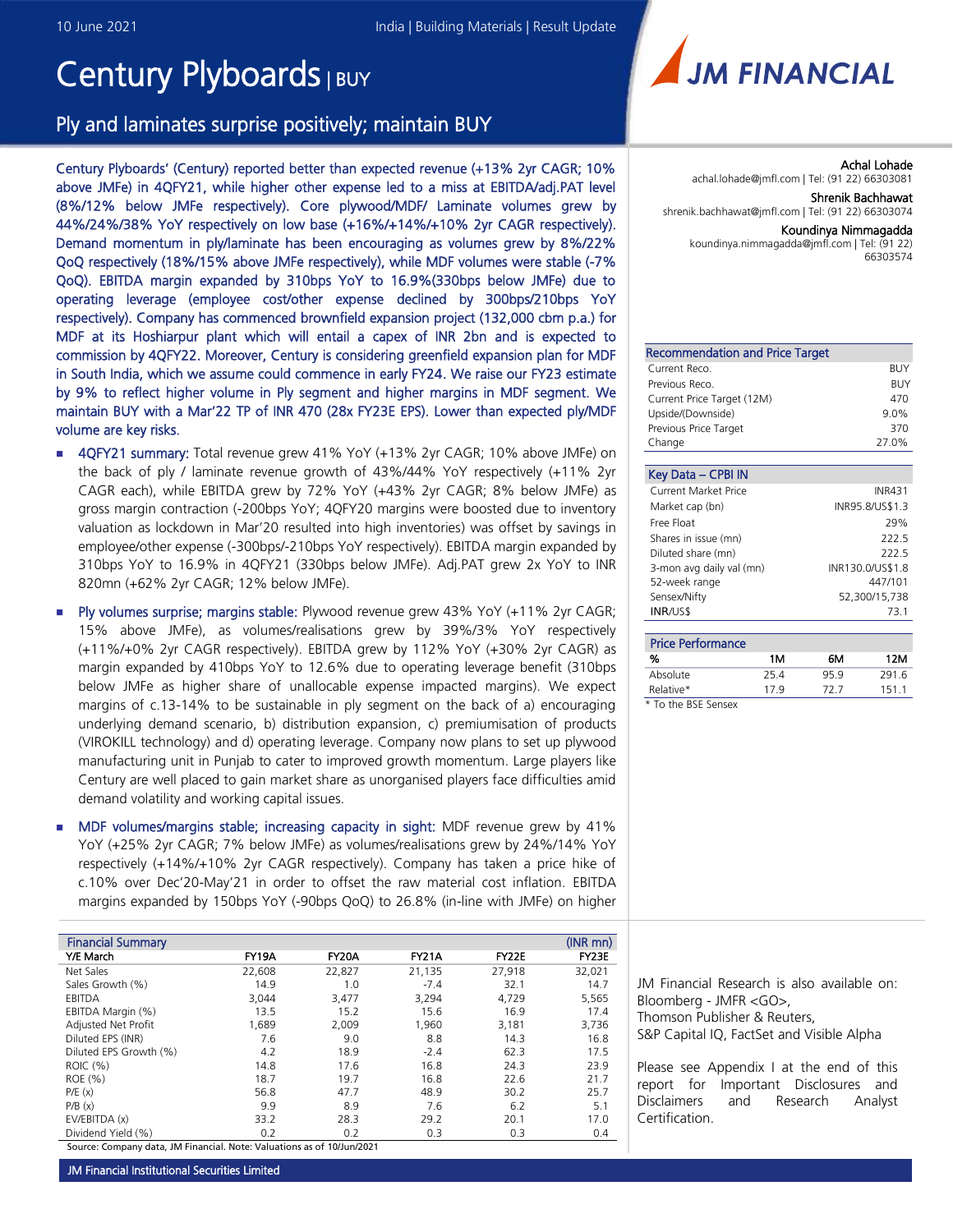#### Century Plyboards 10 June 2021

utilisation (93%/75% in 4QFY21/4QFY20 respectively) and better pricing power. MDF segment performance has been robust due to a) healthy demand for ready made furniture, b) high demand from OEMs and c) negligible MDF imports due to high freight cost. As MDF segment is nearing peak utilisations, Century has commenced work on brownfield expansion (400cbmpd; 132,000 cbm pa) at its existing Hoshiarpur plant at a capex of INR 2bn (2x asset turn expected) which is expected to commission by 4QFY22. Century is also working on greenfield expansion plan for MDF in South India (expected capex of c.INR 5bn for 230,000cbm capacity), which it expects to come on-stream within 18-24 months of plan finalisation.

- Laminates volumes surprise, margins improve significantly: Laminate revenue grew 44% YoY (+11% 2yr CAGR; 11% above JMFe) as volume/realisations grew by 38%/4% respectively (+10%/+1% 2yr CAGR respectively). Company has taken a price hike of c.7% in laminates to offset the raw material cost inflation (realisations improved 4% QoQ). EBITDA margins expanded sharply by 650bps YoY to 22.3% (370bps above JMFe) mainly due to a) lower cost raw material inventory, b) better pricing power and c) operating leverage. We believe sustainable EBITDA margins at c.17-18% for laminates segment.
- FY21 Performance: In FY21, revenue/EBITDA/adj. PAT declined by 7%/5%/2% respectively mainly due to weak 1QFY21 performance (impacted by Covid-19 first wave). Core Ply/MDF/laminate volumes declined by 6%/4%/11% YoY. EBITDA margins expanded by 40bps YoY to 15.6% as laminate/MDF margins expanded by 430bps/110bps YoY to 17.4%/25.8% respectively, while ply margins contracted by 90bps YoY to 11.5%. In Mar'21 company has net cash surplus of INR 0.9bn. RoIC/RoE stood at 16.8%/17.0% respectively. Company generated robust cash flows as OCF/FCF stood at INR 3.6bn/INR 3.1 bn respectively (INR4.3/INR4.1bn in FY21 respectively)
- Other highlights: a) Working capital days remained stable at 69 as on Mar'21 (67 as on Mar'20) as increase in debtor days to 51 (41 in Mar'20) was offset by increase in trade payable days to 23 (31 as on Mar'20), b) Company plans to incr capex of c.INR 2.7bn in FY22E mainly towards MDF expansion (INR 2bn) and plywood expansion (INR0.5bn)
- **Maintain BUY:** We raise our FY22/23 EPS estimates by 1%/9% respectively to reflect the company's 4QFY21 performance and outlook. We like Century for it's a) comprehensive product offering in wood panels, b) strong brand recall, c) robust PAN India distribution network, d) continuous product innovation, e) robust balance sheet and return ratios and f) capital allocation strategy towards MDF segment (highest growth segment in wood panels) and hence increase its multiple to 28x (24x earlier). We maintain BUY with Mar'22 TP of INR 470 (28xFY23EPS).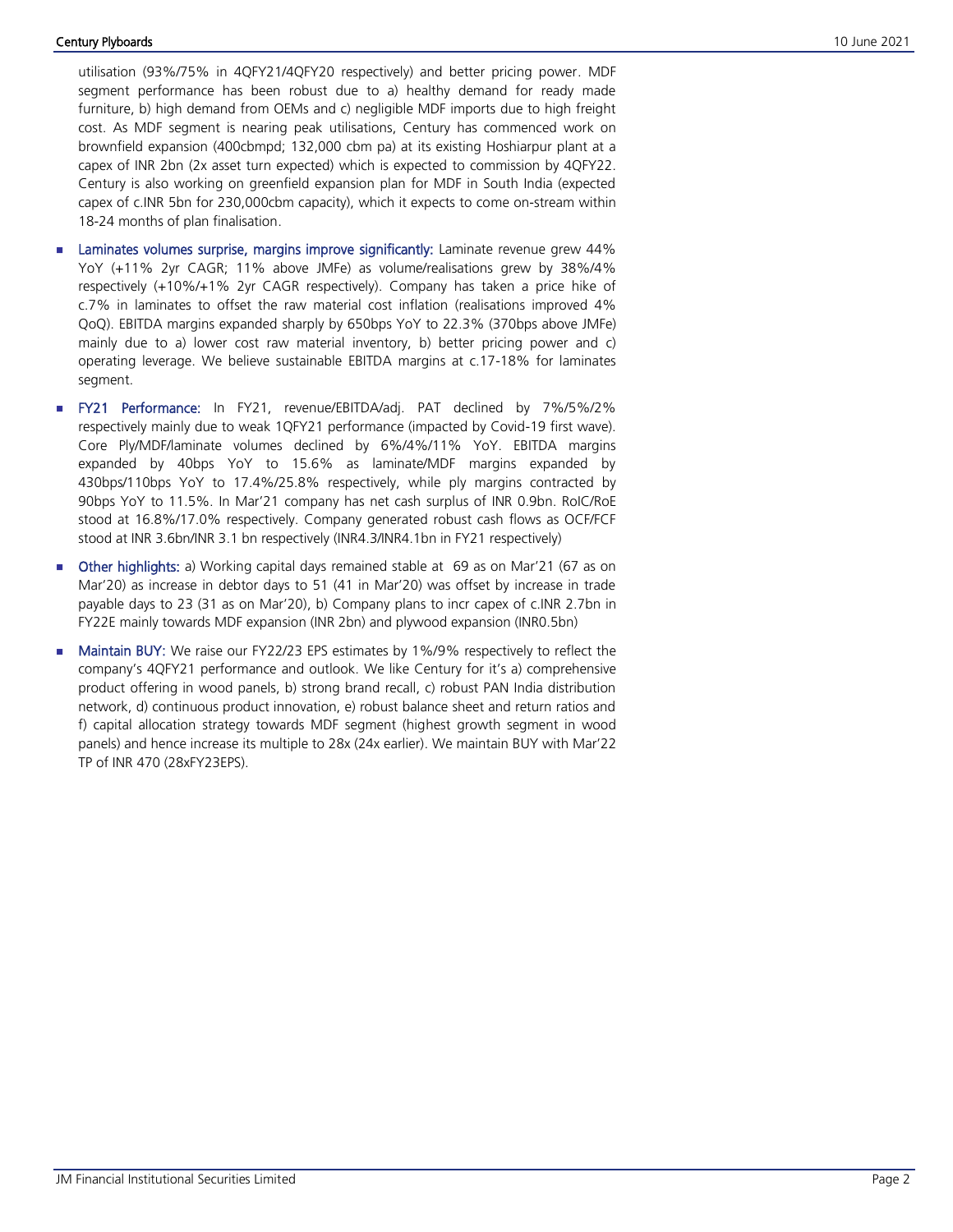Century Plyboards 10 June 2021

| Exhibit 1. 4QFY21/FY21 Financial Performance (Standalone) |              |       |            |          |        |            |       |            |             |        |         |
|-----------------------------------------------------------|--------------|-------|------------|----------|--------|------------|-------|------------|-------------|--------|---------|
| INR mn                                                    | 4Q20         | 4Q21  | YoY        | 2yr CAGR | 3Q21   | QoQ        | 4Q21E | Var        | <b>FY20</b> | FY21   | YoY     |
| <b>Net Sales</b>                                          | 5,242        | 7,386 | 41%        | 13%      | 6,544  | 13%        | 6,709 | 10%        | 22,827      | 21,135 | -7%     |
| Raw Material Cost                                         | 2,563        | 3,757 | 47%        | 11%      | 3,282  | 14%        | 3,392 | 11%        | 11,483      | 10,594 | $-8%$   |
| <b>Gross Profit</b>                                       | 2,679        | 3,629 | 35%        | 14%      | 3,262  | 11%        | 3,317 | 9%         | 11,344      | 10,541 | $-7%$   |
| Gross Margin                                              | 51.1%        | 49.1% | $-200$ bps |          | 49.9%  | $-70$ bps  | 49.4% | $-30$ bps  | 49.7%       | 49.9%  | 20 bps  |
| Employee cost                                             | 866          | 1,003 | 16%        | 9%       | 850    | 18%        | 917   | 9%         | 3,441       | 3,183  | $-8%$   |
| % of sales                                                | 16.5%        | 13.6% | $-300$ bps |          | 13.0%  | 60 bps     | 13.7% | $-10$ bps  | 15.1%       | 15.1%  |         |
| Other expenses                                            | 1,088        | 1,377 | 27%        | 1%       | 1,200  | 15%        | 1,043 | 32%        | 4,426       | 4,064  | $-8%$   |
| % of sales                                                | 20.8%        | 18.6% | $-210$ bps |          | 18.3%  | 30 bps     | 15.5% | 310 bps    | 19.4%       | 19.2%  |         |
| Total Expenditure                                         | 4,517        | 6,137 | 36%        | 8%       | 5,332  | 15%        | 5,352 | 15%        | 19,350      | 17,840 | $-8%$   |
| <b>EBITDA</b>                                             | 724          | 1,249 | 72%        | 43%      | 1,212  | 3%         | 1,357 | -8%        | 3,477       | 3,294  | $-5%$   |
| EBITDA margin                                             | 13.8%        | 16.9% | 310 bps    |          | 18.5%  | $-160$ bps | 20.2% | $-330$ bps | 15.2%       | 15.6%  | 40 bps  |
| Depreciation                                              | 163          | 159   | $-2%$      | 6%       | 162    | $-2%$      | 163   | $-2%$      | 675         | 626    | $-7%$   |
| EBIT                                                      | 562          | 1,090 | 94%        | 52%      | 1,050  | 4%         | 1,194 | $-9%$      | 2,802       | 2,668  | $-5%$   |
| Net finance cost                                          | 37           | $-11$ | $-130%$    |          | 5      | $-347%$    | $-3$  |            | 183         | 7      | $-96%$  |
| Other Income                                              | $\mathbf{1}$ | 37    | 3120%      | 12%      | 12     | 210%       | 30    | 24%        | 111         | 107    | $-3%$   |
| Interest                                                  | 38           | 26    | $-32%$     | $-51%$   | 16     | 56%        | 27    | $-4%$      | 293         | 114    | $-61%$  |
| PBT                                                       | 525          | 1,101 | 110%       | 67%      | 1,045  | 5%         | 1,197 | $-8%$      | 2,620       | 2,661  | 2%      |
| Tax Expense                                               | 69           | 284   | 315%       | 81%      | 280    | $1\%$      | 286   | $-1%$      | 522         | 688    | 32%     |
| Tax Rate                                                  | 13.1%        | 25.8% | 1280 bps   |          | 26.8%  | $-100$ bps | 23.9% | 190 bps    | 19.9%       | 25.8%  | 590 bps |
| XO Inc/-Exp                                               | $-69$        | 16    |            | $-33%$   | $-106$ |            | 69    |            | $-445$      | $-53$  |         |
| <b>Reported Net Profit</b>                                | 388          | 832   | 115%       | 56%      | 659    | 26%        | 980   | $-15%$     | 1,653       | 1,921  | 16%     |
| <b>Adjusted Net Profit</b>                                | 394          | 820   | 108%       | 62%      | 736    | 11%        | 927   | $-12%$     | 2,009       | 1,960  | $-2%$   |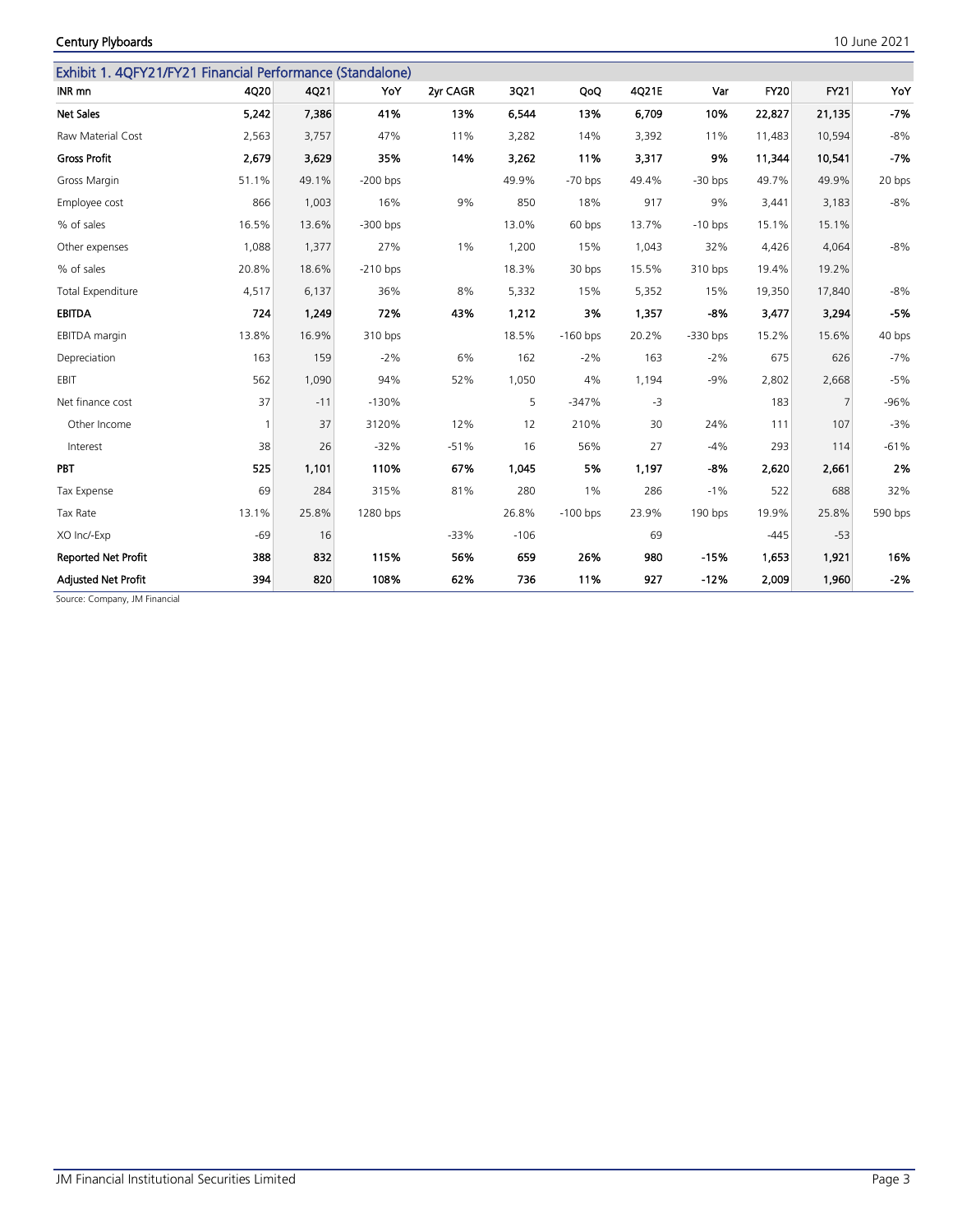| <b>Exhibit 2. Segmental Performance</b> |          |          |            |          |          |            |          |            |             |          |            |
|-----------------------------------------|----------|----------|------------|----------|----------|------------|----------|------------|-------------|----------|------------|
| INR mn                                  | 4Q20     | 4Q21     | YoY        | 2yr CAGR | 3Q21     | QoQ        | 4Q21E    | Var        | <b>FY20</b> | FY21     | YoY        |
| Volume                                  |          |          |            |          |          |            |          |            |             |          |            |
| Plywood and Allied (cbm)                | 55,708   | 77,489   | 39%        | 11%      | 71,977   | 8%         | 66,956   | 16%        | 2,44,194    | 2,22,628 | $-9%$      |
| Core Plywood                            | 50,567   | 72,874   | 44%        | 16%      | 67,544   | 8%         | 61,733   | 18%        | 2,20,813    | 2,07,665 | $-6%$      |
| Deco Ply                                | 2,242    | 2,392    | 7%         | $-6%$    | 2,314    | 3%         | 2,630    | $-9%$      | 10,292      | 7,481    | $-27%$     |
| Commercial Veneer                       | 2,899    | 2,223    | $-23%$     | -34%     | 2,119    | 5%         | 2,593    | $-14%$     | 13,089      | 7,482    | $-43%$     |
| Laminates (mn Nos)                      | 1.40     | 1.93     | 38%        | 10%      | 1.58     | 22%        | 1.68     | 15%        | 6.16        | 5.49     | $-11%$     |
| MDF (cbm)                               | 37,173   | 45,949   | 24%        | 14%      | 49,207   | $-7%$      | 51,873   | $-11%$     | 1,53,175    | 1,47,251 | $-4%$      |
|                                         |          |          |            |          |          |            |          |            |             |          |            |
| Realisation                             |          |          |            |          |          |            |          |            |             |          |            |
| Plywood and Allied (INR/cbm)            | 50,115   | 51,429   | 3%         | 0%       | 49,462   | 4%         | 51,907   | $-1%$      | 50,410      | 50,314   | 0%         |
| Core Plywood (INR/cbm)                  | 46,708   | 48,604   | 4%         | $1\%$    | 46,670   | 4%         | 48,521   | 0%         | 46,827      | 47,390   | 1%         |
| Deco Ply (INR/cbm)                      | 1,47,904 | 1,53,219 | 4%         | 3%       | 1,45,765 | 5%         | 1,46,583 | 5%         | 1,46,551    | 1,47,159 | 0%         |
| Commercial Veneer (INR/cbm)             | 31,632   | 34,503   | 9%         | $-10%$   | 33,270   | 4%         | 36,500   | $-5%$      | 35,266      | 34,616   | $-2%$      |
| Laminates (INR/sheet)                   | 719      | 747      | 4%         | $1\%$    | 718      | 4%         | 789      | $-5%$      | 713         | 712      | 0%         |
| Exteria                                 | 6,209    | 5,608    | $-10%$     | $-6%$    | 5,963    | $-6%$      | 4,153    | 35%        | 5,363       | 5,701    | 6%         |
| <b>MDF</b>                              | 22,710   | 25,896   | 14%        | 10%      | 23,663   | 9%         | 24,608   | 5%         | 22,874      | 24,396   | 7%         |
|                                         |          |          |            |          |          |            |          |            |             |          |            |
| Net revenues                            | 5,242    | 7,386    | 41%        | 13%      | 6,544    | 13%        | 6,709    | 10%        | 22,827      | 21,135   | -7%        |
| Plywood and Allied                      | 2,792    | 3,985    | 43%        | 11%      | 3,560    | 12%        | 3,475    | 15%        | 12,310      | 11,201   | $-9%$      |
| Core Plywood                            | 2,362    | 3,542    | 50%        | 16%      | 3,152    | 12%        | 2,995    | 18%        | 10,340      | 9,841    | $-5%$      |
| Deco Ply                                | 332      | 367      | 11%        | $-3%$    | 337      | 9%         | 386      | -5%        | 1,508       | 1,101    | $-27%$     |
| Commercial Veneer                       | 92       | 77       | $-16%$     | $-40%$   | 71       | 9%         | 95       | $-19%$     | 462         | 259      | $-44%$     |
| Laminates                               | 1,061    | 1,529    | 44%        | 11%      | 1,200    | 27%        | 1,384    | 11%        | 4,633       | 4,150    | $-10%$     |
| MDF                                     | 844      | 1,190    | 41%        | 25%      | 1,164    | 2%         | 1,276    | $-7%$      | 3,504       | 3,592    | 3%         |
| Particle Board                          | 231      | 300      | 30%        | 11%      | 262      | 15%        | 343      | $-13%$     | 991         | 901      | $-9%$      |
| Logistics- CFS                          | 204      | 217      | 7%         | 0%       | 208      | 5%         | 133      | 64%        | 863         | 823      | $-5%$      |
| Others                                  | 112      | 157      | 40%        | 3%       | 138      | 13%        | 122      | 28%        | 489         | 435      | $-11%$     |
| Segmental EBITDA                        | 724      | 1,249    | 72%        | 43%      | 1,212    | 3%         | 1,357    | -8%        | 3,477       | 3,294    | -5%        |
| Plywood and Allied                      | 237      | 503      | 112%       | 30%      | 535      | $-6%$      | 548      | -8%        | 1,529       | 1,292    | $-16%$     |
| Laminates                               | 168      | 341      | 103%       | 78%      | 229      | 49%        | 258      | 32%        | 610         | 724      | 19%        |
| <b>MDF</b>                              | 214      | 319      | 49%        | 66%      | 323      | $-1%$      | 341      | $-6%$      | 867         | 927      | $7\%$      |
| Particle Board                          | 51       | 56       | 9%         | -4%      | 61       | $-8%$      | 74       | <b>NM</b>  | 239         | 180      | $-25%$     |
| Logistics- CFS                          | 69       | 59       | $-15%$     | 7%       | 55       | 7%         | 35       | 70%        | 292         | 242      | $-17%$     |
| Others                                  | -9       | 21       | $-347%$    | 27%      | 25       | $-16%$     | 23       |            | 25          | 58       | 131.6%     |
|                                         |          |          |            |          |          |            |          |            |             |          |            |
| <b>EBITDA Margins</b>                   | 13.8%    | 16.9%    | 310 bps    |          | 18.5%    | $-160$ bps | 20.2%    | -330 bps   | 15.2%       | 15.6%    | 40 bps     |
| Plywood and Allied                      | 8.5%     | 12.6%    | 410 bps    |          | 15.0%    | $-240$ bps | 15.8%    | -310 bps   | 12.4%       | 11.5%    | $-90$ bps  |
| Laminates                               | 15.8%    | 22.3%    | 650 bps    |          | 19.1%    | 320 bps    | 18.6%    | 370 bps    | 13.2%       | 17.4%    | 430 bps    |
| <b>MDF</b>                              | 25.3%    | 26.8%    | 150 bps    |          | 27.7%    | $-90$ bps  | 26.7%    | 10 bps     | 24.7%       | 25.8%    | 110 bps    |
| Particle Board                          | 22.1%    | 18.6%    | -350 bps   |          | 23.2%    | $-450$ bps | 21.6%    | $-290$ bps | 24.2%       | 20.0%    | $-420$ bps |
| Logistics- CFS                          | 34.1%    | 27.2%    | $-690$ bps |          | 26.6%    | 50 bps     | 26.2%    | 100 bps    | 33.9%       | 29.4%    | $-450$ bps |
| Others                                  | $-7.7%$  | 13.5%    | 2120 bps   |          | 18.2%    | $-470$ bps | 19.1%    | -560 bps   | 5.1%        | 13.3%    | 820 bps    |

Century Plyboards 10 June 2021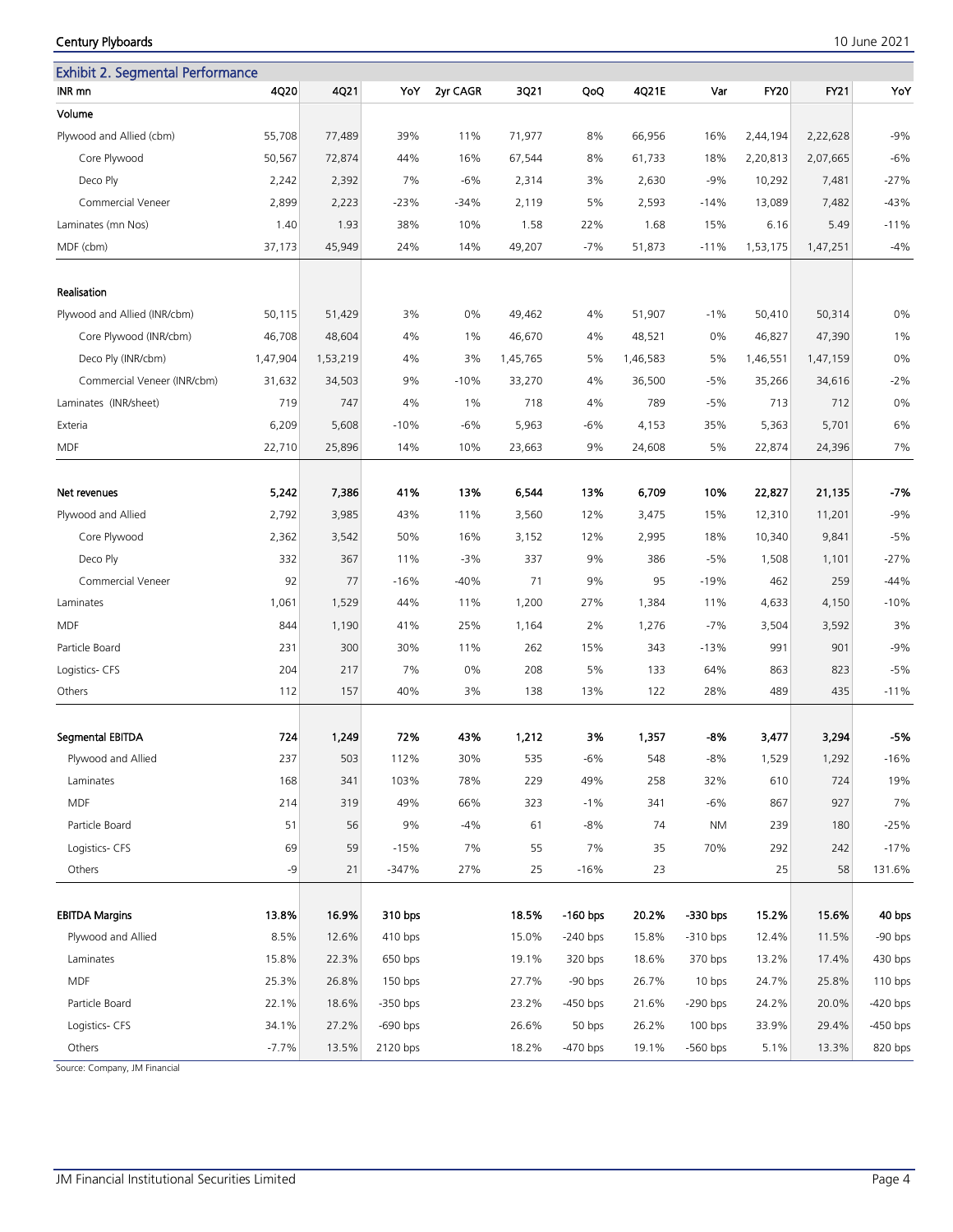# Quarterly charts



#### Exhibit 5. Overall revenue growth trend



Source: Company, JM Financial



#### Exhibit 7. Plywood EBITDA and margin trend

Source: Company, JM Financial



Source: Company, JM Financial

#### Exhibit 6. Plywood and Laminates revenue growth trend



Source: Company, JM Financial

#### Exhibit 8. Laminates EBITDA and margin trend



#### JM Financial Institutional Securities Limited Page 5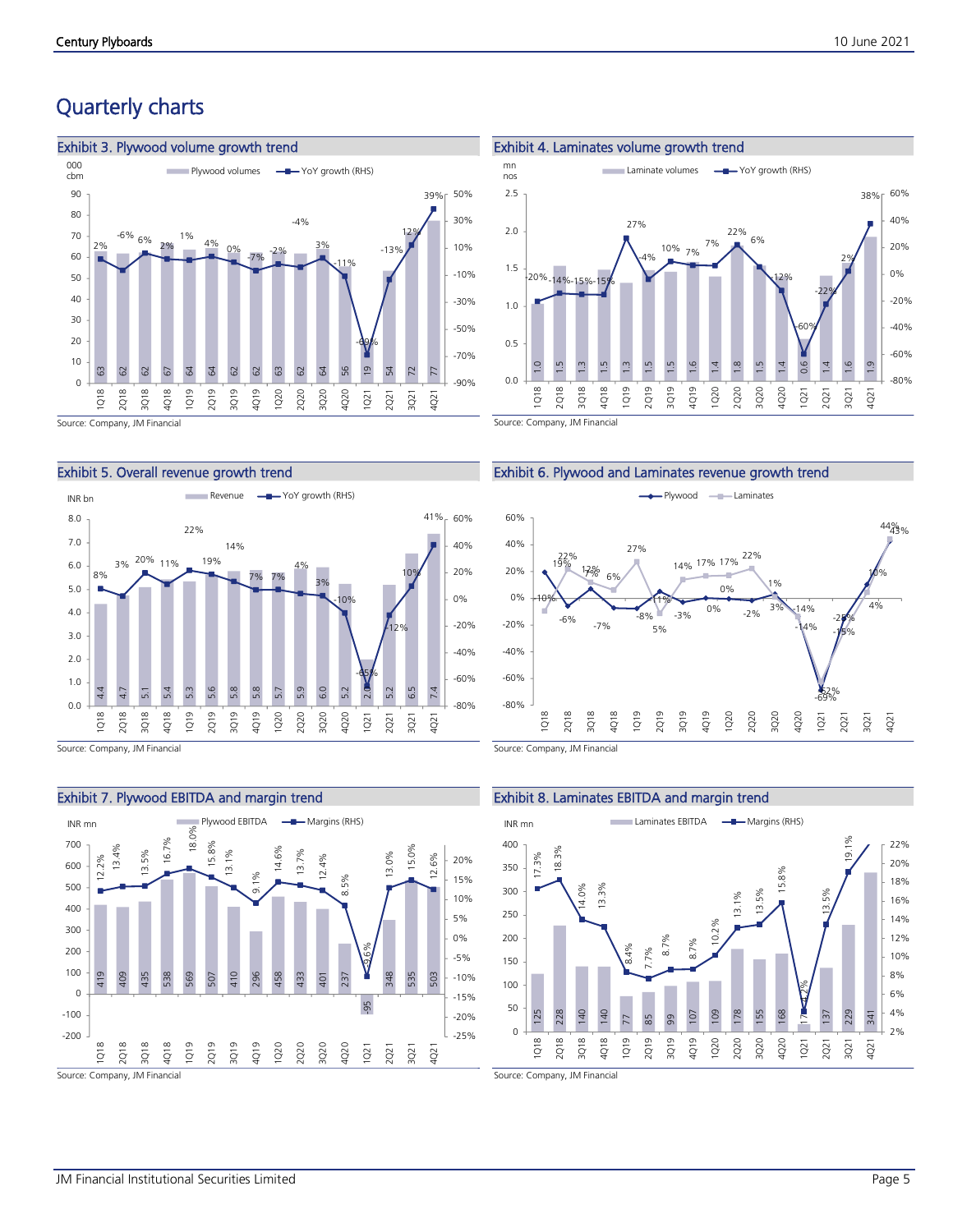

Exhibit 10. Profitability growth trends



Source: Company, JM Financial

# Annual charts



Source: Company, JM Financial



#### Exhibit 13. Overall revenue growth trend

Source: Company, JM Financial

Exhibit 12. Laminates volume growth trend Source: Company, JM Financial  $\frac{4}{1}$ 2.7 ∞.<br>ო  $\frac{6}{4}$ .<br>5.<br>5.  $\frac{1}{3}$  $\frac{N}{2}$  $\frac{9}{2}$  $\frac{2}{10}$ .<br>5.<br>5. თ.<br>სი ິ $\frac{5}{2}$ 16% 10%  $10%$ 23% 19% 15% -15% 8% 5%  $1\%$ 25% 15% -20% -10% 0% 10% 20% 30% 40% 50% 0.0 1.0 2.0 3.0 4.0 5.0 6.0 7.0 8.0 9.0 FY12 FY13 FY14 FY15 FY16 FY17 FY18 FY19 FY20 FY21 FY22E FY23E  $mn$ <br>Laminates volumes  $\leftarrow$  YoY growth (RHS) nos

### Exhibit 14. Plywood and Laminate revenue growth trend



Source: Company, JM Financial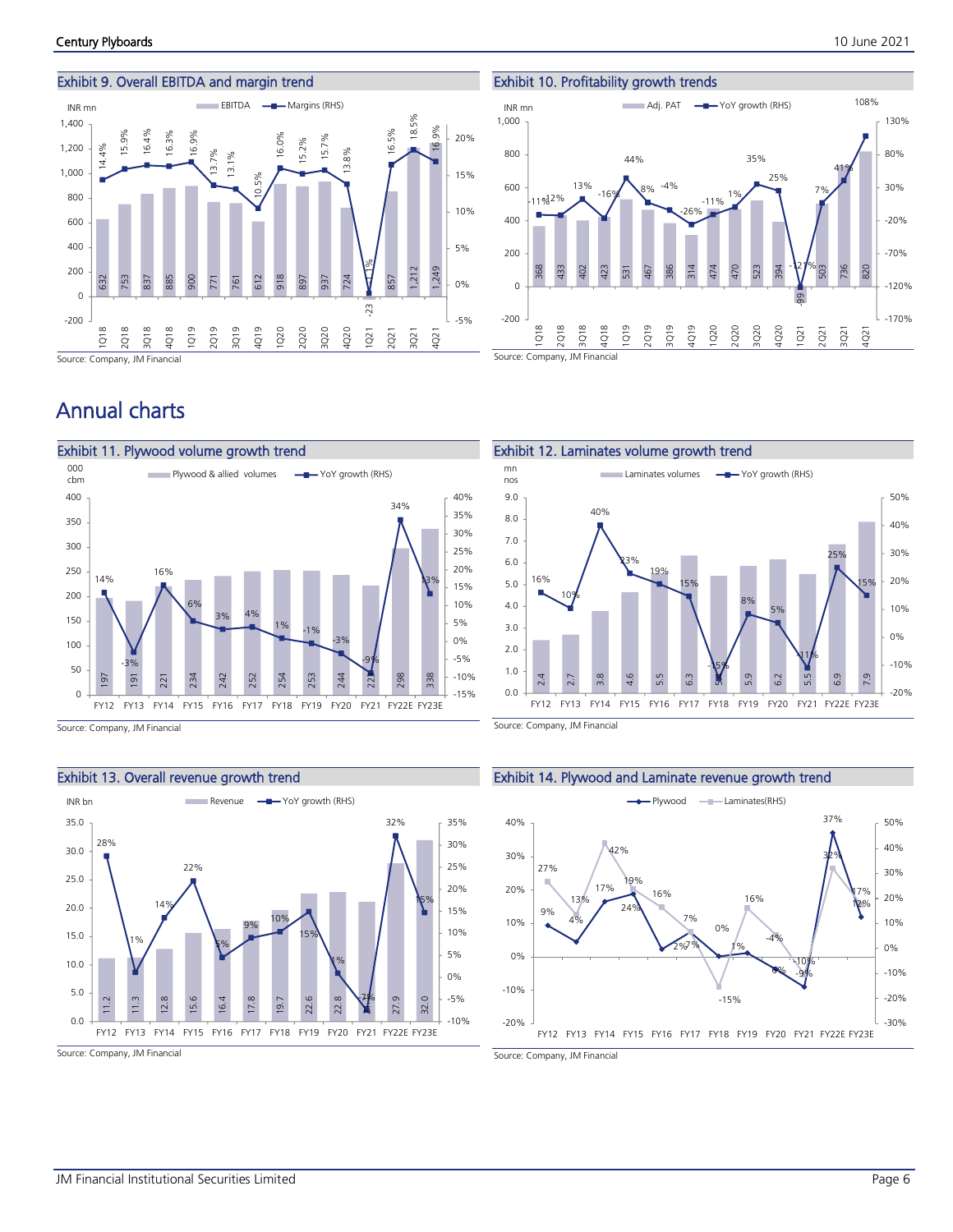





Source: Company, JM Financial



Source: Company, JM Financial



Source: Company, JM Financial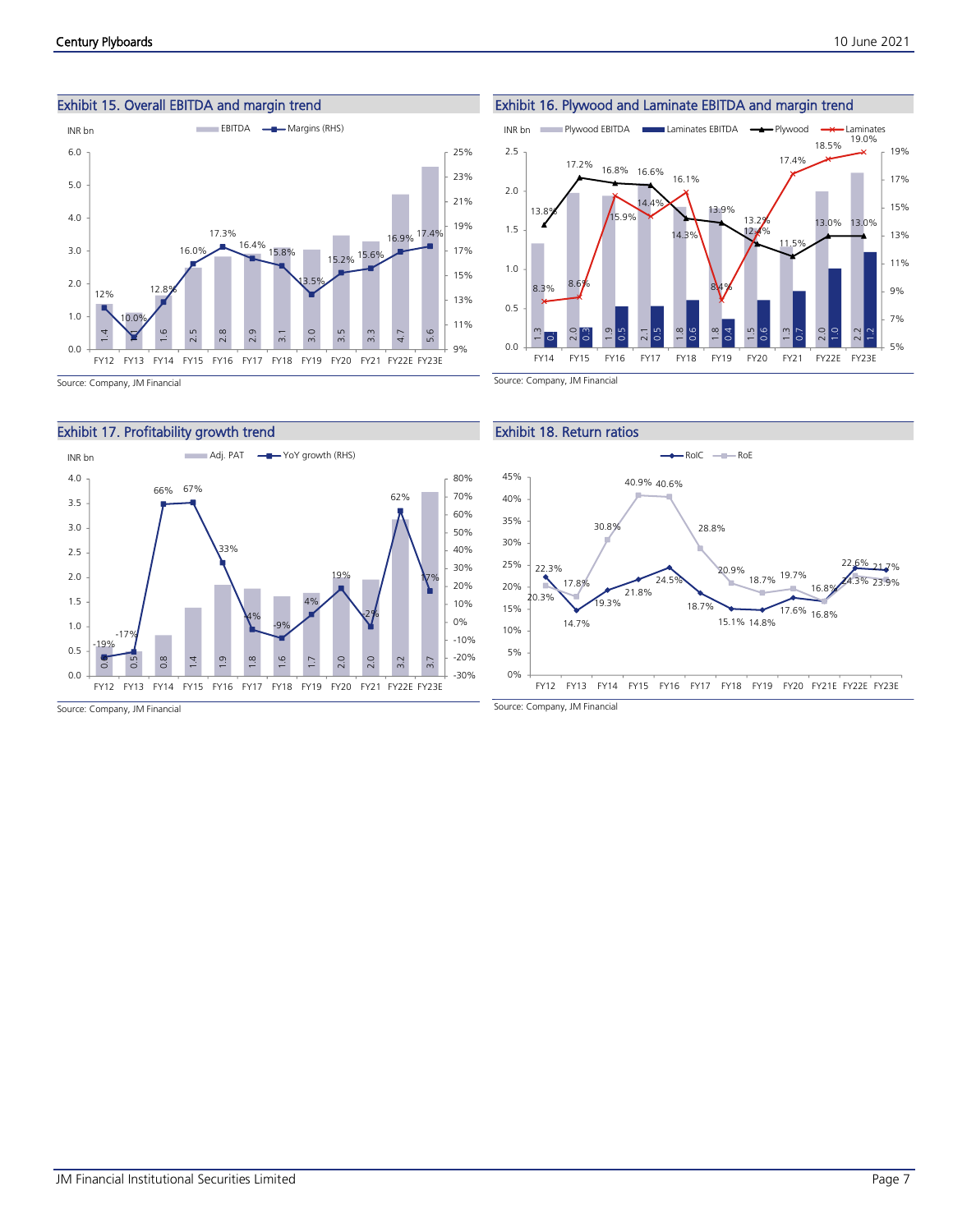# Financial Tables (Standalone)

| <b>Income Statement</b>                   |              |              |              |          | (INR mn) |
|-------------------------------------------|--------------|--------------|--------------|----------|----------|
| Y/E March                                 | <b>FY19A</b> | <b>FY20A</b> | <b>FY21A</b> | FY22E    | FY23E    |
| Net Sales                                 | 22,608       | 22,827       | 21,135       | 27,918   | 32,021   |
| Sales Growth                              | 14.9%        | 1.0%         | $-7.4%$      | 32.1%    | 14.7%    |
| Other Operating Income                    | 0            | 0            | $\Omega$     | $\Omega$ | 0        |
| <b>Total Revenue</b>                      | 22,608       | 22.827       | 21,135       | 27.918   | 32,021   |
| Cost of Goods Sold/Op. Exp                | 11,816       | 11,483       | 10,594       | 14,238   | 16,171   |
| Personnel Cost                            | 3,277        | 3,441        | 3,183        | 3,565    | 3,921    |
| Other Expenses                            | 4,471        | 4,426        | 4,064        | 5,386    | 6,364    |
| <b>EBITDA</b>                             | 3.044        | 3,477        | 3.294        | 4,729    | 5.565    |
| <b>EBITDA Margin</b>                      | 13.5%        | 15.2%        | 15.6%        | 16.9%    | 17.4%    |
| <b>EBITDA Growth</b>                      | $-2.0%$      | 14.2%        | $-5.2%$      | 43.5%    | 17.7%    |
| Depn. & Amort.                            | 500          | 675          | 626          | 658      | 791      |
| EBIT                                      | 2,544        | 2,802        | 2,668        | 4,071    | 4,774    |
| Other Income                              | 61           | 111          | 107          | 250      | 300      |
| Finance Cost                              | 354          | 293          | 114          | 80       | 80       |
| PBT before Excep. & Forex                 | 2,251        | 2,620        | 2,661        | 4,241    | 4,994    |
| Excep. & Forex Inc./Loss(-)               | 0            | 0            | 0            | $\Omega$ | 0        |
| PBT                                       | 2,251        | 2,620        | 2,661        | 4,241    | 4,994    |
| Taxes                                     | 531          | 522          | 688          | 1,060    | 1,259    |
| Extraordinary Inc./Loss(-)                | $-133$       | $-445$       | $-53$        | $\Omega$ | 0        |
| Assoc. Profit/Min. Int.(-)                | 0            | 0            | $\Omega$     | $\Omega$ | 0        |
| Reported Net Profit                       | 1,588        | 1,653        | 1,921        | 3,181    | 3,736    |
| <b>Adjusted Net Profit</b>                | 1,689        | 2,009        | 1,960        | 3,181    | 3,736    |
| Net Margin                                | 7.5%         | 8.8%         | 9.3%         | 11.4%    | 11.7%    |
| Diluted Share Cap. (mn)                   | 222.5        | 222.5        | 222.5        | 222.5    | 222.5    |
| Diluted EPS (INR)                         | 7.6          | 9.0          | 8.8          | 14.3     | 16.8     |
| Diluted EPS Growth                        | 4.2%         | 18.9%        | $-2.4%$      | 62.3%    | 17.5%    |
| Total Dividend + Tax                      | 268          | 268          | 267          | 311      | 356      |
| Dividend Per Share (INR)<br><b>IBA F:</b> | 1.0          | 1.0          | 1.2          | 1.4      | 1.6      |

| <b>Balance Sheet</b>        |              |              |              |          | $(INR$ mn $)$ |
|-----------------------------|--------------|--------------|--------------|----------|---------------|
| Y/E March                   | <b>FY19A</b> | <b>FY20A</b> | <b>FY21A</b> | FY22E    | FY23E         |
| Shareholders' Fund          | 9,691        | 10,734       | 12,649       | 15,518   | 18,899        |
| Share Capital               | 223          | 223          | 223          | 223      | 223           |
| Reserves & Surplus          | 9,469        | 10,511       | 12,426       | 15,296   | 18,676        |
| Preference Share Capital    | 0            | 0            | $\Omega$     | 0        | 0             |
| Minority Interest           | $\Omega$     | 0            | $\Omega$     | $\Omega$ | $\Omega$      |
| <b>Total Loans</b>          | 5,137        | 2,484        | 965          | 2,365    | 3,365         |
| Def. Tax Liab. / Assets (-) | $-615$       | $-578$       | $-421$       | $-379$   | $-219$        |
| Total - Equity & Liab.      | 14.213       | 12,640       | 13.193       | 17,505   | 22,045        |
| Net Fixed Assets            | 7,474        | 7,294        | 7,029        | 9,060    | 11,869        |
| <b>Gross Fixed Assets</b>   | 9,474        | 10,074       | 10,306       | 11,306   | 13,306        |
| Intangible Assets           | $\mathbf 0$  | 0            | $\circ$      | 0        | 0             |
| Less: Depn. & Amort.        | 2,188        | 2,863        | 3,489        | 4,147    | 4,937         |
| Capital WIP                 | 188          | 83           | 212          | 1,900    | 3,500         |
| Investments                 | 978          | 1,137        | 1,169        | 1,169    | 1,169         |
| <b>Current Assets</b>       | 8,598        | 7,278        | 8,145        | 12,704   | 15,216        |
| Inventories                 | 4,010        | 3,541        | 3,302        | 4,589    | 5,264         |
| <b>Sundry Debtors</b>       | 2,936        | 2,582        | 2,970        | 3,671    | 4,211         |
| Cash & Bank Balances        | 226          | 212          | 755          | 3,325    | 4,622         |
| Loans & Advances            | 1,426        | 943          | 1,119        | 1,119    | 1,119         |
| <b>Other Current Assets</b> | $\mathbf 0$  | 0            | $\Omega$     | $\Omega$ | $\Omega$      |
| Current Liab. & Prov.       | 2,837        | 3,069        | 4,256        | 5,428    | 6,209         |
| <b>Current Liabilities</b>  | 1,625        | 1,611        | 2,139        | 2,677    | 3,071         |
| Provisions & Others         | 1,212        | 1,458        | 2,116        | 2,751    | 3,139         |
| Net Current Assets          | 5,761        | 4,209        | 3,889        | 7,276    | 9,007         |
| <b>Total - Assets</b>       | 14,213       | 12,640       | 12,087       | 17,505   | 22,045        |

Source: Company, JM Financial

Source: Company, JM Financial

| <b>Cash Flow Statement</b>   |              |              |              |          | (INR mn) |
|------------------------------|--------------|--------------|--------------|----------|----------|
| Y/E March                    | <b>FY19A</b> | <b>FY20A</b> | <b>FY21A</b> | FY22E    | FY23E    |
| Profit before Tax            | 2,251        | 2,104        | 2,608        | 4,241    | 4,994    |
| Depn. & Amort.               | 422          | 676          | 626          | 658      | 791      |
| Net Interest Exp. / Inc. (-) | 293          | 358          | 99           | $-170$   | $-220$   |
| Inc (-) / Dec in WCap.       | $-206$       | 1,025        | 631          | $-817$   | $-433$   |
| Others                       | $-58$        | 478          | 66           | 42       | 160      |
| <b>Taxes Paid</b>            | $-531$       | $-380$       | $-441$       | $-1,060$ | $-1,259$ |
| Operating Cash Flow          | 2,171        | 4.260        | 3.589        | 2.894    | 4,033    |
| Capex                        | $-1,278$     | $-152$       | $-516$       | $-2,688$ | $-3,600$ |
| Free Cash Flow               | 893          | 4,108        | 3,073        | 206      | 433      |
| Inc (-) / Dec in Investments | $-17$        | $-615$       | $-1,129$     | 0        | $\Omega$ |
| Others                       | 61           | 183          | $-593$       | 250      | 300      |
| Investing Cash Flow          | $-1,235$     | -583         | $-2,238$     | $-2,438$ | $-3,300$ |
| Inc / Dec (-) in Capital     | -8           | $\Omega$     | $\Omega$     | $\Omega$ | $\Omega$ |
| Dividend + Tax thereon       | $-268$       | $-535$       | $\circ$      | $-311$   | $-356$   |
| Inc / Dec (-) in Loans       | $-245$       | $-2,733$     | $-1,272$     | 1,400    | 1,000    |
| Others                       | $-354$       | $-419$       | $-153$       | $-80$    | $-80$    |
| <b>Financing Cash Flow</b>   | -875         | $-3.687$     | $-1.424$     | 1,009    | 564      |
| Inc / Dec (-) in Cash        | 61           | $-11$        | $-74$        | 1.465    | 1,297    |
| Opening Cash Balance         | 165          | 226          | 212          | 755      | 3,325    |
| Closing Cash Balance         | 226          | 215          | 139          | 2,219    | 4,622    |

| <b>Dupont Analysis</b> |              |              |              |       |              |
|------------------------|--------------|--------------|--------------|-------|--------------|
| Y/E March              | <b>FY19A</b> | <b>FY20A</b> | <b>FY21A</b> | FY22E | <b>FY23E</b> |
| Net Margin             | 7.5%         | 8.8%         | 9.3%         | 11.4% | 11.7%        |
| Asset Turnover (x)     | 1.7          | 1.7          | 17           | 1.9   | 1.6          |
| Leverage Factor (x)    | 1.5          | 1.3          | 11           | 1.1   | 1.1          |
| RoE                    | 18.7%        | 19.7%        | 16.8%        | 22.6% | 21.7%        |

| <b>Key Ratios</b>   |              |       |              |        |              |
|---------------------|--------------|-------|--------------|--------|--------------|
| Y/E March           | <b>FY19A</b> | FY20A | <b>FY21A</b> | FY22E  | <b>FY23E</b> |
| BV/Share (INR)      | 43.6         | 48.2  | 56.8         | 69.7   | 84.9         |
| <b>ROIC</b>         | 14.8%        | 17.6% | 16.8%        | 24.3%  | 23.9%        |
| <b>ROE</b>          | 18.7%        | 19.7% | 16.8%        | 22.6%  | 21.7%        |
| Net Debt/Equity (x) | 0.5          | 0.2   | 0.0          | $-0.1$ | $-0.1$       |
| P/E(x)              | 56.8         | 47.7  | 48.9         | 30.2   | 25.7         |
| P/B(x)              | 9.9          | 8.9   | 7.6          | 6.2    | 5.1          |
| EV/EBITDA (x)       | 33.2         | 28.3  | 29.2         | 20.1   | 17.0         |
| EV/Sales (x)        | 4.5          | 4.3   | 4.6          | 3.4    | 3.0          |
| Debtor days         | 47           | 41    | 51           | 48     | 48           |
| Inventory days      | 65           | 57    | 57           | 60     | 60           |
| Creditor days       | 30           | 30    | 44           | 42     | 42           |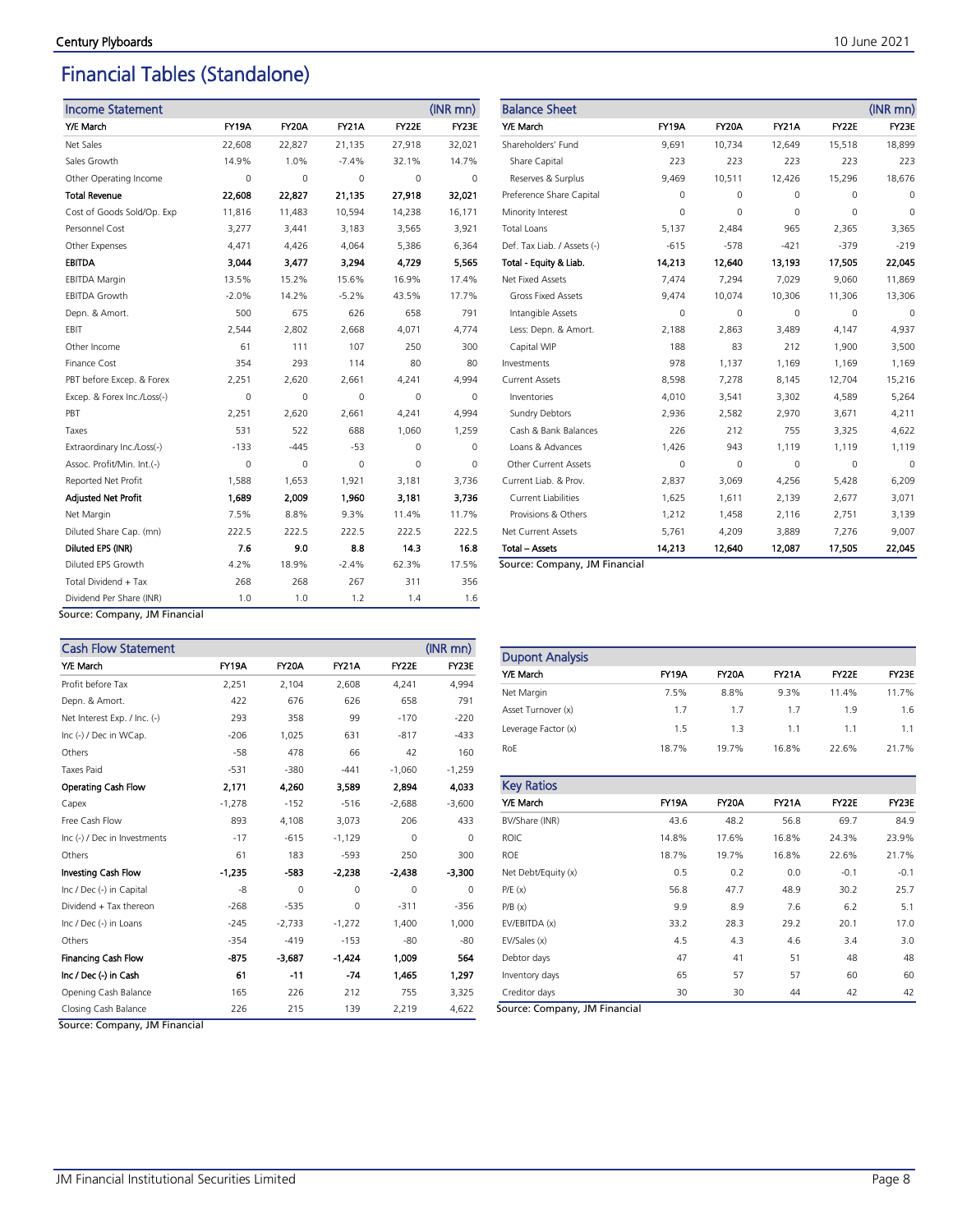| $\sim$<br>×<br>of the |  |
|-----------------------|--|
|                       |  |

| mstory or carrillings estimate and Target Frice. |                |                     |         |  |  |  |  |  |
|--------------------------------------------------|----------------|---------------------|---------|--|--|--|--|--|
| Date                                             | Recommendation | <b>Target Price</b> | % Chg.  |  |  |  |  |  |
| 25-Jul-18                                        | Hold           | 260                 |         |  |  |  |  |  |
| 5-Feb-19                                         | Hold           | 200                 | $-23.1$ |  |  |  |  |  |
| 28-May-19                                        | Hold           | 190                 | $-5.0$  |  |  |  |  |  |
| 23-Sep-19                                        | Hold           | 190                 | 0.0     |  |  |  |  |  |
| 4-Feb-20                                         | Hold           | 190                 | 0.0     |  |  |  |  |  |
| 28-Feb-20                                        | Hold           | 190                 | 0.0     |  |  |  |  |  |
| 8-Apr-20                                         | Buy            | 130                 | $-31.6$ |  |  |  |  |  |
| $2$ -Jul-20                                      | Buy            | 140                 | 7.7     |  |  |  |  |  |
| 20-Aug-20                                        | Buy            | 155                 | 10.7    |  |  |  |  |  |
| 11-Nov-20                                        | Buy            | 220                 | 41.9    |  |  |  |  |  |
| 15-Jan-21                                        | Buy            | 320                 | 45.5    |  |  |  |  |  |
| 10-Feb-21                                        | Buy            | 350                 | 9.4     |  |  |  |  |  |
| 4-Mar-21                                         | Buy            | 370                 | 5.7     |  |  |  |  |  |

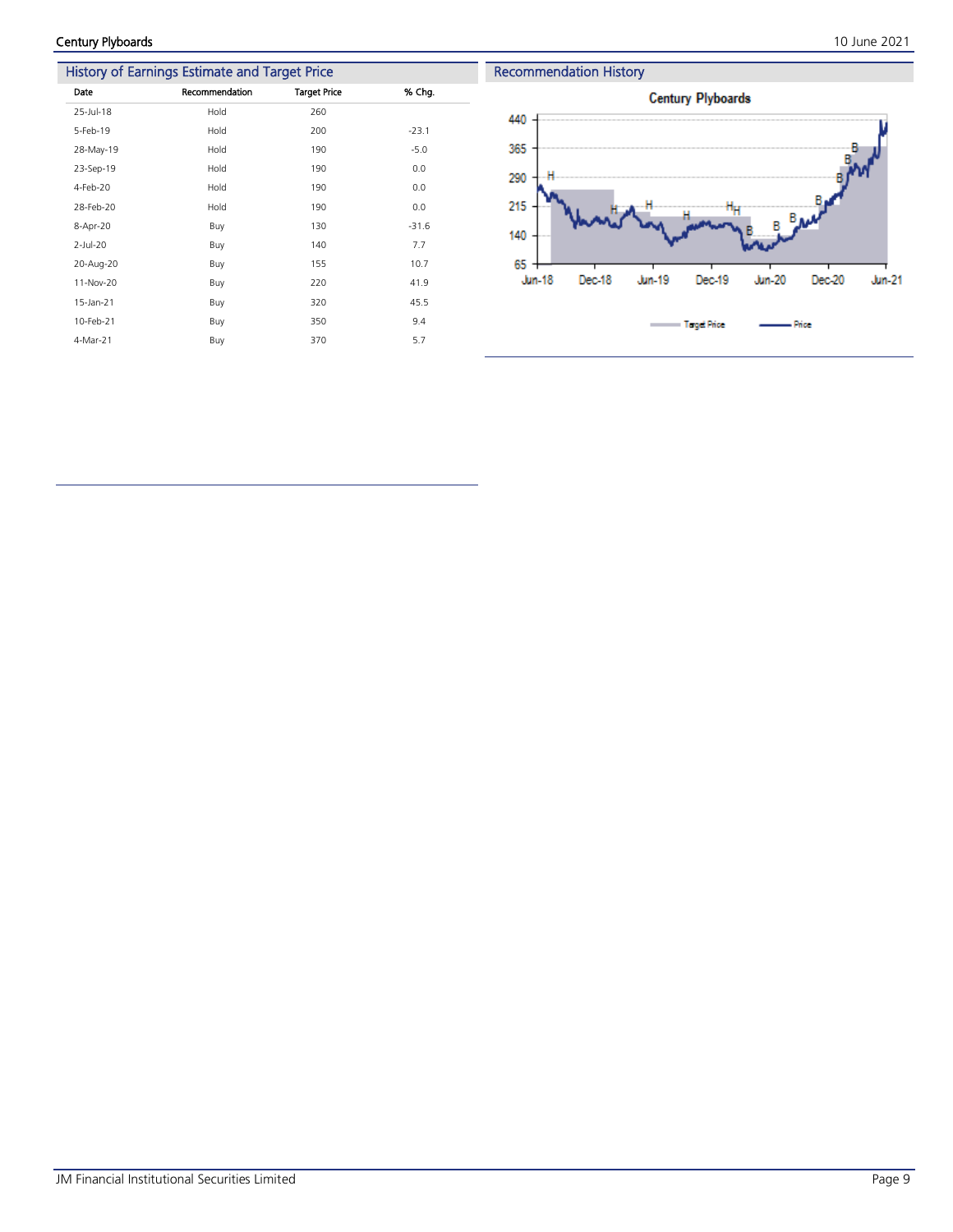### **APPENDIX I**

### JM Financial Institutional Securities Limited

#### Corporate Identity Number: U67100MH2017PLC296081

Member of BSE Ltd., National Stock Exchange of India Ltd. and Metropolitan Stock Exchange of India Ltd. SEBI Registration Nos.: Stock Broker - INZ000163434, Research Analyst – INH000000610 Registered Office: 7th Floor, Cnergy, Appasaheb Marathe Marg, Prabhadevi, Mumbai 400 025, India. Board: +9122 6630 3030 | Fax: +91 22 6630 3488 | Email: jmfinancial.research@jmfl.com | www.jmfl.com Compliance Officer: Mr. Sunny Shah | Tel: +91 22 6630 3383 | Email: sunny.shah@jmfl.com

| Definition of ratings |                                                                                                                                      |
|-----------------------|--------------------------------------------------------------------------------------------------------------------------------------|
| Rating                | Meaning                                                                                                                              |
| Buy                   | Total expected returns of more than 10% for large-cap stocks* and REITs and more than 15% for all other stocks, over the next twelve |
|                       | months. Total expected return includes dividend yields.                                                                              |
| Hold                  | Price expected to move in the range of 10% downside to 10% upside from the current market price for large-cap* stocks and REITs and  |
|                       | in the range of 10% downside to 15% upside from the current market price for all other stocks, over the next twelve months.          |
| Sell                  | Price expected to move downwards by more than 10% from the current market price over the next twelve months.                         |

\* Large-cap stocks refer to securities with market capitalisation in excess of INR200bn. REIT refers to Real Estate Investment Trusts.

#### Research Analyst(s) Certification

The Research Analyst(s), with respect to each issuer and its securities covered by them in this research report, certify that:

All of the views expressed in this research report accurately reflect his or her or their personal views about all of the issuers and their securities; and

No part of his or her or their compensation was, is, or will be directly or indirectly related to the specific recommendations or views expressed in this research report.

#### Important Disclosures

This research report has been prepared by JM Financial Institutional Securities Limited (JM Financial Institutional Securities) to provide information about the company(ies) and sector(s), if any, covered in the report and may be distributed by it and/or its associates solely for the purpose of information of the select recipient of this report. This report and/or any part thereof, may not be duplicated in any form and/or reproduced or redistributed without the prior written consent of JM Financial Institutional Securities. This report has been prepared independent of the companies covered herein.

JM Financial Institutional Securities is registered with the Securities and Exchange Board of India (SEBI) as a Research Analyst and a Stock Broker having trading memberships of the BSE Ltd. (BSE), National Stock Exchange of India Ltd. (NSE) and Metropolitan Stock Exchange of India Ltd. (MSEI). No material disciplinary action has been taken by SEBI against JM Financial Institutional Securities in the past two financial years which may impact the investment decision making of the investor.

JM Financial Institutional Securities renders stock broking services primarily to institutional investors and provides the research services to its institutional clients/investors. JM Financial Institutional Securities and its associates are part of a multi-service, integrated investment banking, investment management, brokerage and financing group. JM Financial Institutional Securities and/or its associates might have provided or may provide services in respect of managing offerings of securities, corporate finance, investment banking, mergers & acquisitions, broking, financing or any other advisory services to the company(ies) covered herein. JM Financial Institutional Securities and/or its associates might have received during the past twelve months or may receive compensation from the company(ies) mentioned in this report for rendering any of the above services.

JM Financial Institutional Securities and/or its associates, their directors and employees may; (a) from time to time, have a long or short position in, and buy or sell the securities of the company(ies) mentioned herein or (b) be engaged in any other transaction involving such securities and earn brokerage or other compensation or act as a market maker in the financial instruments of the company(ies) covered under this report or (c) act as an advisor or lender/borrower to, or may have any financial interest in, such company(ies) or (d) considering the nature of business/activities that JM Financial Institutional Securities is engaged in, it may have potential conflict of interest at the time of publication of this report on the subject company(ies).

Neither JM Financial Institutional Securities nor its associates or the Research Analyst(s) named in this report or his/her relatives individually own one per cent or more securities of the company(ies) covered under this report, at the relevant date as specified in the SEBI (Research Analysts) Regulations, 2014.

The Research Analyst(s) principally responsible for the preparation of this research report and members of their household are prohibited from buying or selling debt or equity securities, including but not limited to any option, right, warrant, future, long or short position issued by company(ies) covered under this report. The Research Analyst(s) principally responsible for the preparation of this research report or their relatives (as defined under SEBI (Research Analysts) Regulations, 2014); (a) do not have any financial interest in the company(ies) covered under this report or (b) did not receive any compensation from the company(ies) covered under this report, or from any third party, in connection with this report or (c) do not have any other material conflict of interest at the time of publication of this report. Research Analyst(s) are not serving as an officer, director or employee of the company(ies) covered under this report.

While reasonable care has been taken in the preparation of this report, it does not purport to be a complete description of the securities, markets or developments referred to herein, and JM Financial Institutional Securities does not warrant its accuracy or completeness. JM Financial Institutional Securities may not be in any way responsible for any loss or damage that may arise to any person from any inadvertent error in the information contained in this report. This report is provided for information only and is not an investment advice and must not alone be taken as the basis for an investment decision.